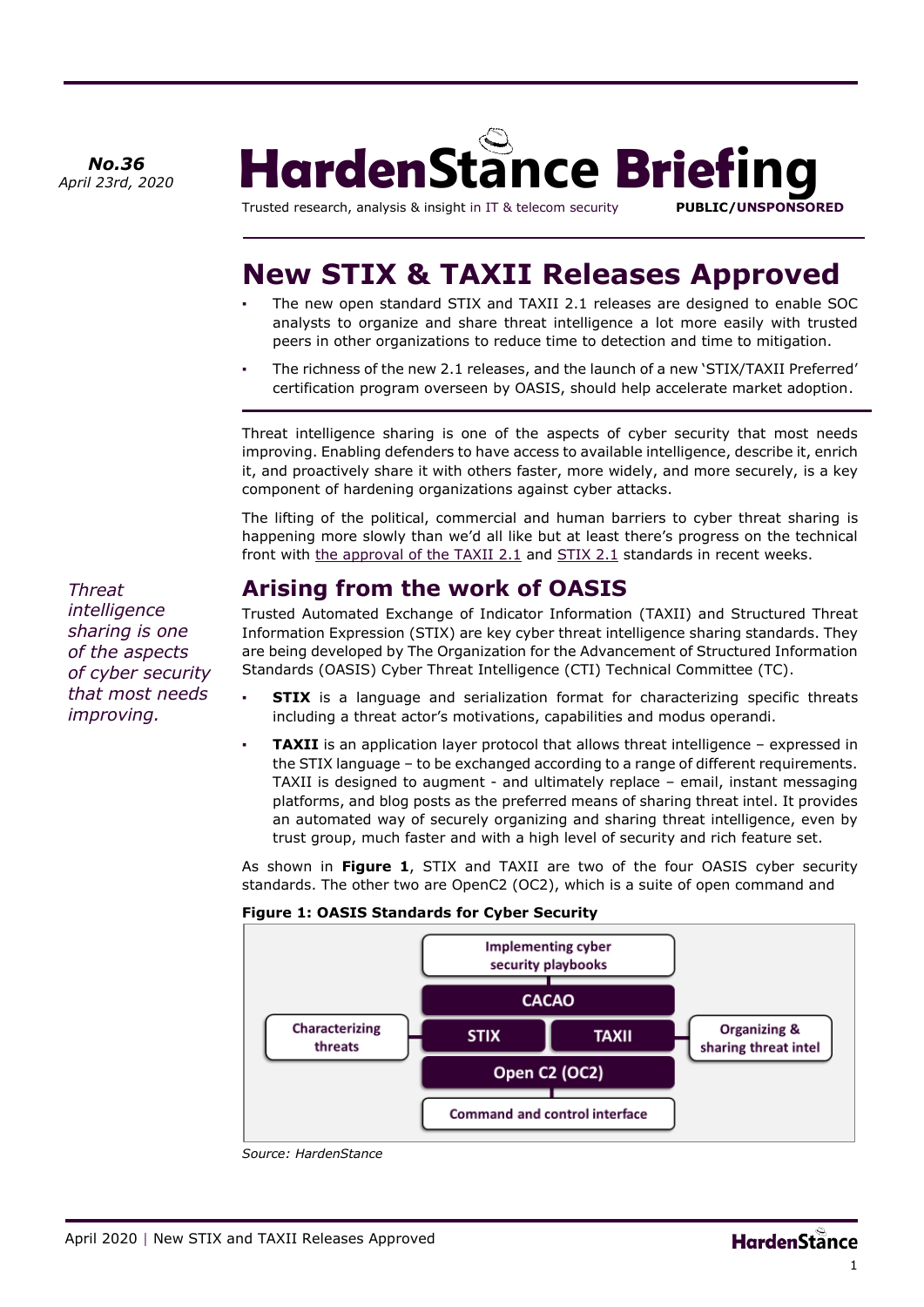control specifications, and the newest of the four, Collaborative Cybersecurity Course of Action Operations (CACAO). This provides open specifications for implementing cyber security playbooks.

The 2.0 releases of STIX and TAXII were approved in July 2017. They broke with the closed and inflexible constraints of the original 1.0 releases imposed by using protocols like XML. The 2.0 releases aligned the two standards with the Web 2.0 zeitgeist. For example, STIX adopted JSON while TAXII moved to HTTPS and a RESTful API design.

The hugely popular MITRE ATT&CK Framework uses STIX and TAXII. When the UK and US published a report on COVID-19 exploitation in early April, they made a list of COVID-19 Indicators of Compromise (IOCs) available as both CSV and STIX files. In the Cyber Threat Alliance, the association comprising 26 of the world's largest cyber security vendors, members use the [STIX](https://oasis-open.github.io/cti-documentation/stix/intro.html) format with [MITRE's ATT&CK](https://attack.mitre.org/) framework to share indicators with enough context to enable action at machine speed.

At the level of individual vendors implementing these two standards in their own product lines, however, adoption of the 2.0 releases has been limited. Up until now adoption has been confined to a small subset of leading vendors in each of three security product spaces where security efficacy is most closely tied to effective exploitation of threat intelligence. These are the following:

- Those that generate raw threat intelligence such as Next Generation Firewall (NGFW) and Endpoint Detection and Response (EDR) products;
- Investigative tools that use threat intelligence such as a Threat Intelligence Platform (TIP) or Security Incident and Event Management (SIEM) product;
- Those that act on threat intelligence such as a Security Orchestration Automation and Response (SOAR) platform.

Even in the case of these three most relevant product categories, many vendor products don't support STIX or TAXII yet. The subset of pioneering vendors that have implemented the 2.0 releases, and have customers using them, provided the core of the feedback to the OASIS Technical Committees (TCs). This feedback has gone into the new 2.1 releases, which are now intended for widespread commercial adoption.

#### **STIX 2.1 Substantially Expands the Data Model**

The new features of STIX 2.1 fix some issues with original concepts and substantially expand the data model. Specifically, the following have been added:

- Analyst notes, opinions and feedback.
- Malware and malware analysis objects.
- Greater granularity regarding malware infrastructure so that, for example, information can be shared regarding how a specific threat type exploits the infrastructure as part of malware command and control.
- Cyber observables like IP addresses, URLs and domain names have now been made top level objects rather than being encapsulated in an observed data object. This provides better insight, allowing cyber observables to be used directly in STIX graphs. This also allows SOC teams to take better account of observables like domain names changing over time.

In the case of TAXII, the most importance fixes in the 2.1 release improve performance and pagination as well as making it easier to implement some of the resources in the RESTful API. The item based pagination specified in 2.0 has been completely removed from 2.1, for example. This arose from feedback from 2.0 users that the approach became unpredictable, hence unusable, for rapidly changing datasets.

*At the level of individual vendors implementing these standards in their own product lines, adoption of the 2.0 releases has been limited.*